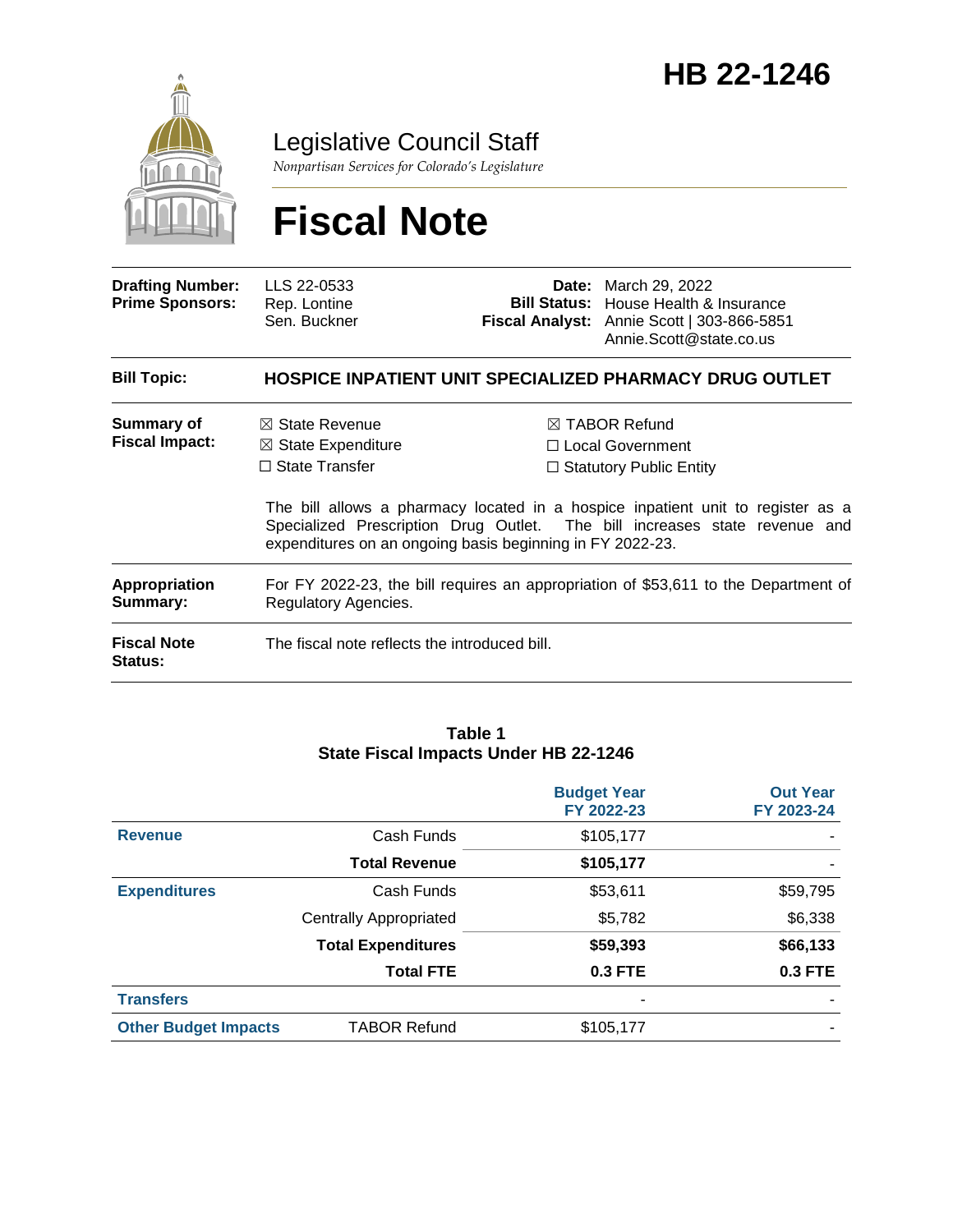Page 2

# Page 2<br>March 29, 2022 **HB 22-1246**

### **Summary of Legislation**

Under current law, a prescription drug outlet is permitted to register as a Specialized Prescription Drug Outlet (SPDO) if it compounds, dispenses, and delivers drugs and devices or provides pharmacist care services to residents of a long-term care facility. The bill allows a pharmacy located in a hospice inpatient unit to register as an SPDO if it provides these same services to residents of the hospice inpatient unit. The State Board of Pharmacy may adopt rules to implement the requirements under the bill.

### **State Revenue**

**Fee impact on Specialized Prescription Drug Outlets.** Colorado law requires legislative service agency review of measures which create or increase any fee collected by a state agency. These fee amounts are estimates only, actual fees will be set administratively by the DORA based on cash fund balance, estimated program costs, and the estimated number of licenses subject to the fee. As shown in Table 2, the fiscal note assumes that 115 pharmacies will register as SPDOs under the bill, and will pay the increased initial licensing fee in FY 2022-23. There are 126 non-hospice pharmacies currently holding the SPDO license, and they will pay the increased renewal fee. Because SPDO's are licensed biennially, DORA will receive subsequent fee revenue in FY 2024-25. To the extent that the revenue generated under the bill is not sufficient to cover program administration costs for both hospice SPDOs and non-hospice SPDOs, other revenue generated under the State Board of Pharmacy from other license types will be used to cover the costs.

| <b>Type of</b><br><b>Fee</b> | <b>Current</b><br><b>Fee</b> | <b>Estimated</b><br>Fee | Fee<br><b>Increase</b> | <b>Number</b><br><b>Affected</b> | <b>Total Fee</b><br><b>Impact</b> |
|------------------------------|------------------------------|-------------------------|------------------------|----------------------------------|-----------------------------------|
| <b>Initial License</b>       | \$160                        | \$478                   | \$318                  | 115                              | \$54,916                          |
| Renewal                      | \$201                        | \$600                   | \$399                  | 126                              | \$50,261                          |
|                              |                              |                         |                        | <b>FY 2022-23 Total</b>          | \$105,177                         |

#### **Table 2 Fee Impact on Specialized Prescription Drug Outlets FY 2022-23**

### **State Expenditures**

The bill increases state expenditures in DORA by \$59,393 in FY 2022-23 and \$66,133 in FY 2023-24 from the Division of Professions and Occupations Cash Fund. Expenditures are shown in Table 3 and detailed below.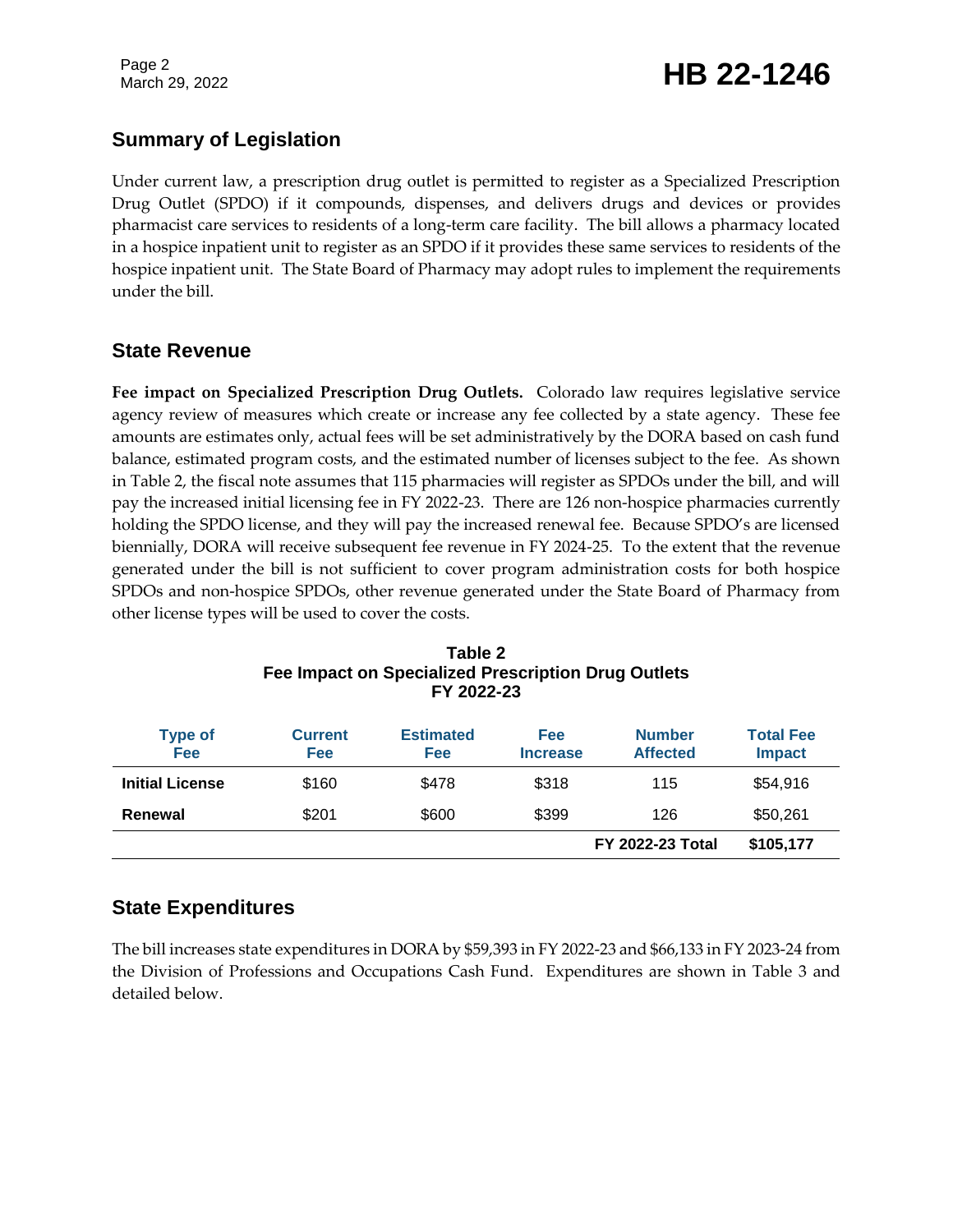# March 29, 2022 **HB 22-1246**

#### **Table 3 Expenditures Under HB 22-1246**

| <b>Cost Components</b>                    |                  | FY 2022-23 | FY 2023-24 |
|-------------------------------------------|------------------|------------|------------|
| <b>Department of Regulatory Agencies</b>  |                  |            |            |
| <b>Personal Services</b>                  |                  | \$30,920   | \$37,104   |
| Vehicle Lease and Operation Costs         |                  | \$22,691   | \$22,691   |
| Centrally Appropriated Costs <sup>1</sup> |                  | \$5,782    | \$6,338    |
|                                           | <b>Total</b>     | \$59,393   | \$66,133   |
|                                           | <b>Total FTE</b> | 0.3 FTE    | $0.3$ FTE  |

<sup>1</sup>*Centrally appropriated costs are not included in the bill's appropriation.*

**Staffing costs.** Beginning in FY 2022-23, the Division of Professions and Occupations in DORA will require 0.3 FTE to conduct pharmaceutical compliance and performance audits and investigate complaints. This fiscal note assumes that the number of SPDOs will increase by 115 under the bill, and that an annual audit will require six hours of staff time per entity. First-year costs are prorated for a September 1 start date.

**Vehicle lease and operation.** Vehicle lease and operation costs are included for staff at the rate of \$9,517 for the lease, to be reappropriated to the Department of Personnel and Administration, and \$13,174 for the vehicle operational costs.

**Rulemaking.** The State Board of Pharmacy requires 50 hours of legal services for rulemaking in FY 2022-23 only, to be provided by the Department of Law, which can be accomplished within existing legal appropriations.

**Centrally appropriated costs.** Pursuant to Joint Budget Committee policy, certain costs associated with this bill are addressed through the annual budget process and centrally appropriated in the Long Bill or supplemental appropriations bills, rather than in this bill. These costs, which include employee insurance and supplemental employee retirement payments, are shown in Table 3.

### **Other Budget Impacts**

**TABOR refunds.** The bill is expected to increase the amount of state revenue required to be refunded to taxpayers by the amounts shown in the State Revenue section above. This estimate assumes the December 2021 LCS revenue forecast. A forecast of state revenue subject to TABOR is not available beyond FY 2023-24. Because TABOR refunds are paid from the General Fund, increased cash fund revenue will reduce the amount of General Fund available to spend or save.

### **Effective Date**

The bill takes effect 90 days following adjournment of the General Assembly sine die, assuming no referendum petition is filed.